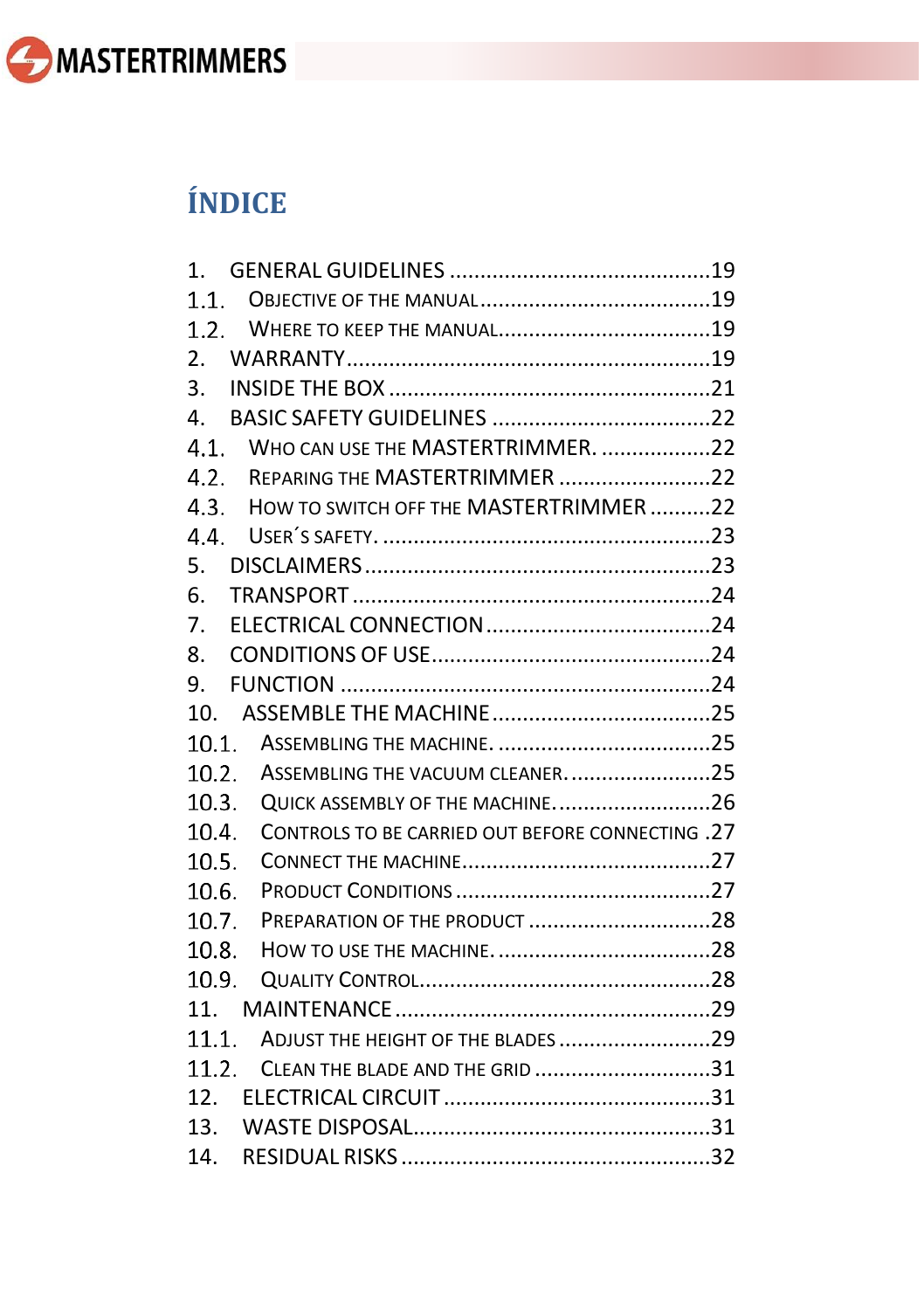

## <span id="page-1-0"></span>**1. GENERAL GUIDELINES**

#### <span id="page-1-1"></span> $11$ **Objective of the manual**

This manual instructions manual allows the users to familiarize their-selves with:

- How to work with the machine
- How to use the machine
- Security guidelines
- Maintenance

#### <span id="page-1-2"></span> $1.2.$ **Where to keep the manual**

Always keep the instructions manual by the machine. The instructions must always be on hand.

### <span id="page-1-3"></span>**2. WARRANTY**

All the Master Product machines have 10 years warranty for the all defective parts provided by the manufacturer.

The manufacturer is not responsible for misuse or bad maintenance of the machine.

For the warranty it is necessary to show the invoice. Contact: [info@masterproducts.es](mailto:info@masterproducts.es)

### **Security symbols**

In this manual the following symbols are used to indicate danger and important information.



Danger: This symbol signifies that there is an immediate danger of health and/or mortality.

Ignoring these warnings could result in grave effects on health, including serious injury leading to mortality. **DANGER**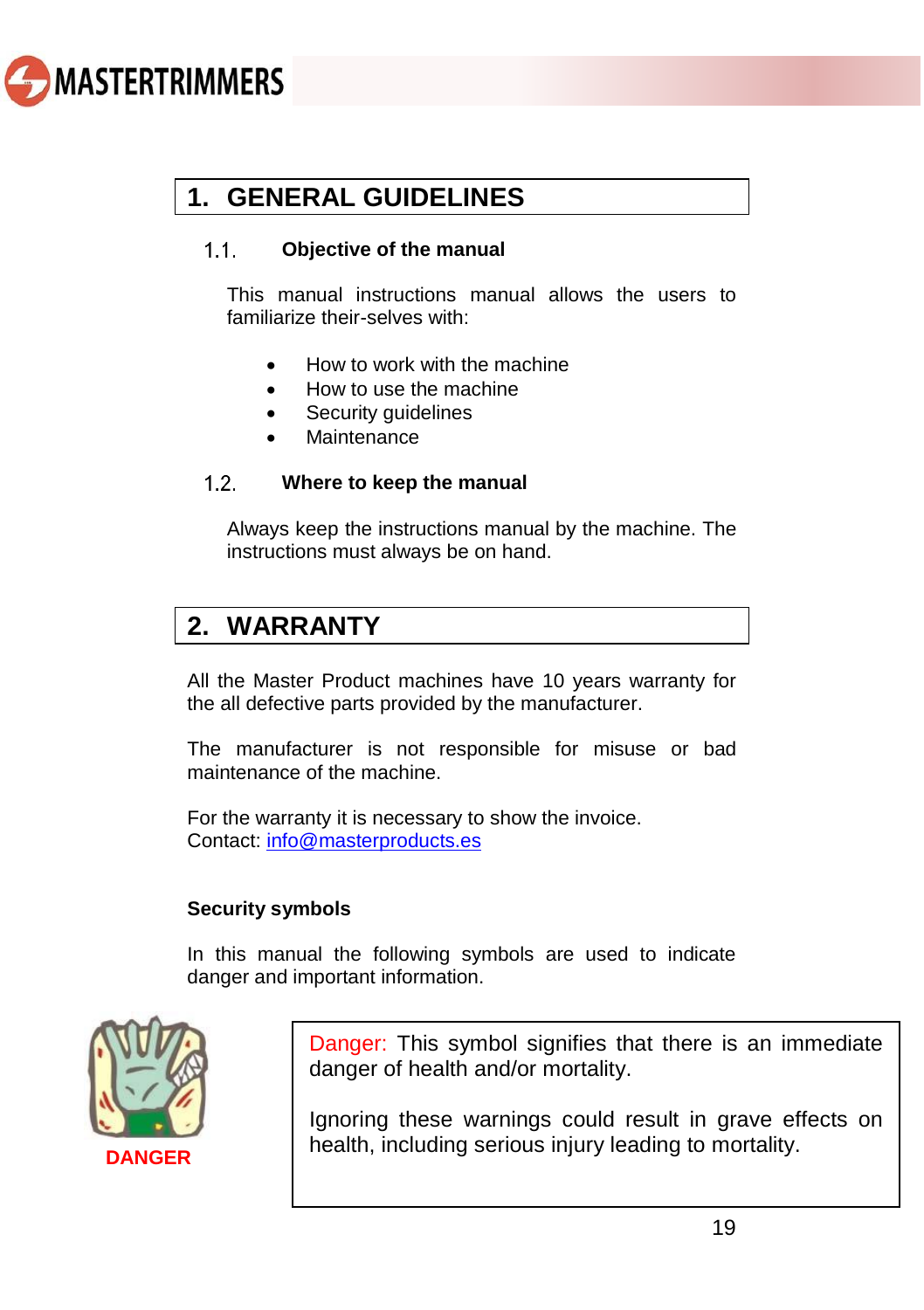



**WARNING**



**TAKE CARE**



**IMPORTANT** 

Warning: This symbol signifies that there is a possible immediate danger to health and life.

Ignoring these warnings could result in grave effects on health, including serious injury leading to mortality.

Take care: This symbol signifies the existence of a possibly dangerous situation.

Ignoring these warnings could result in grave effects on health, including serious injury leading to mortality.

Important: This symbol gives important guidelines for the correct use of the machine.

Ignoring these warnings could result in grave effects on health, including serious injury leading to mortality.



**INFORMATION**

Information: Under this symbol suggestions and practical information is found.

Ignoring these warnings could result in grave effects on health, including serious injury leading to mortality.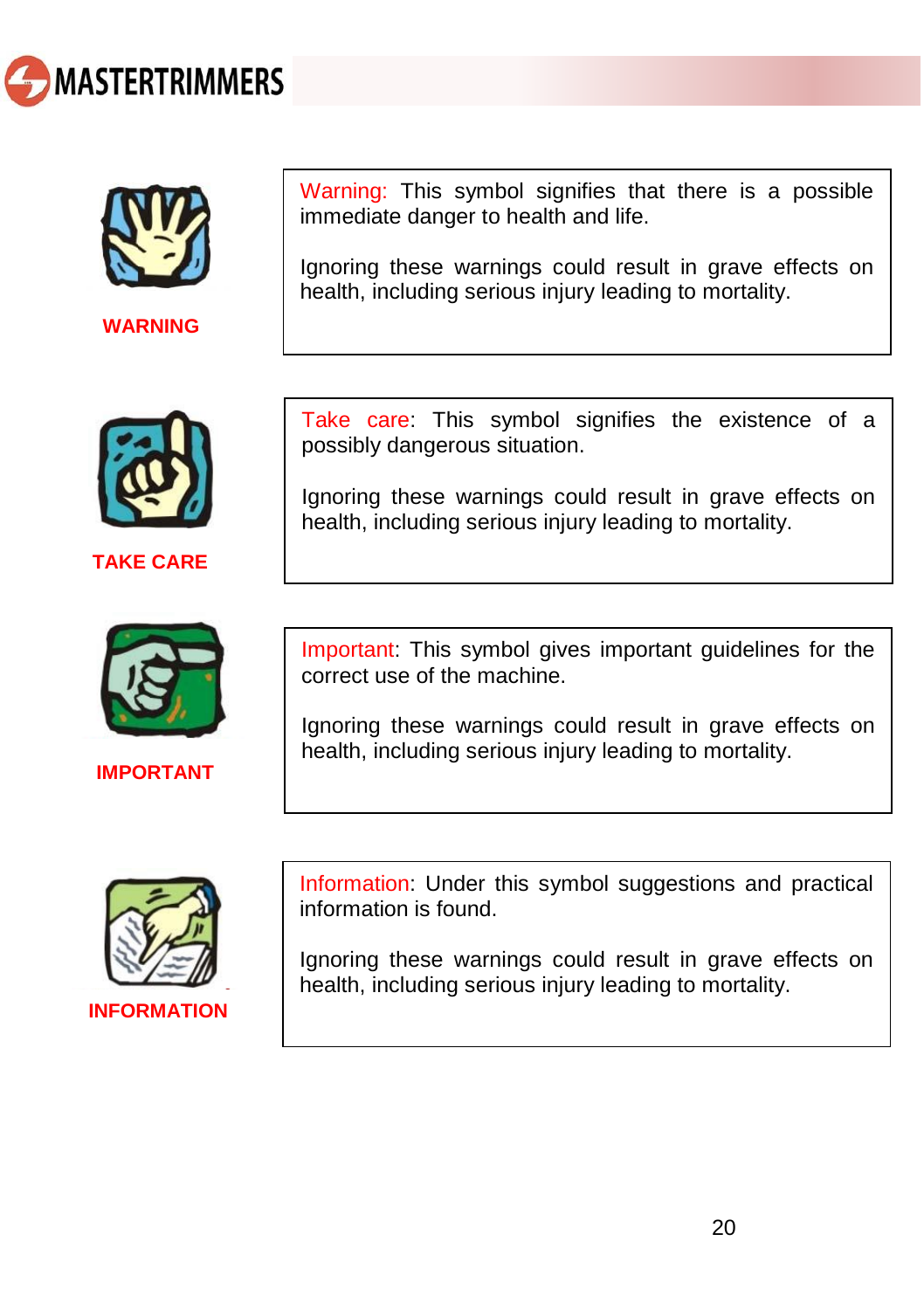<span id="page-3-0"></span>



## **3. INSIDE THE BOX**



**1 Block MT Tumbler**



**Vacuum MasterTrimmer** 





**Power cable Cleaning Kit 2,5 meters of tube**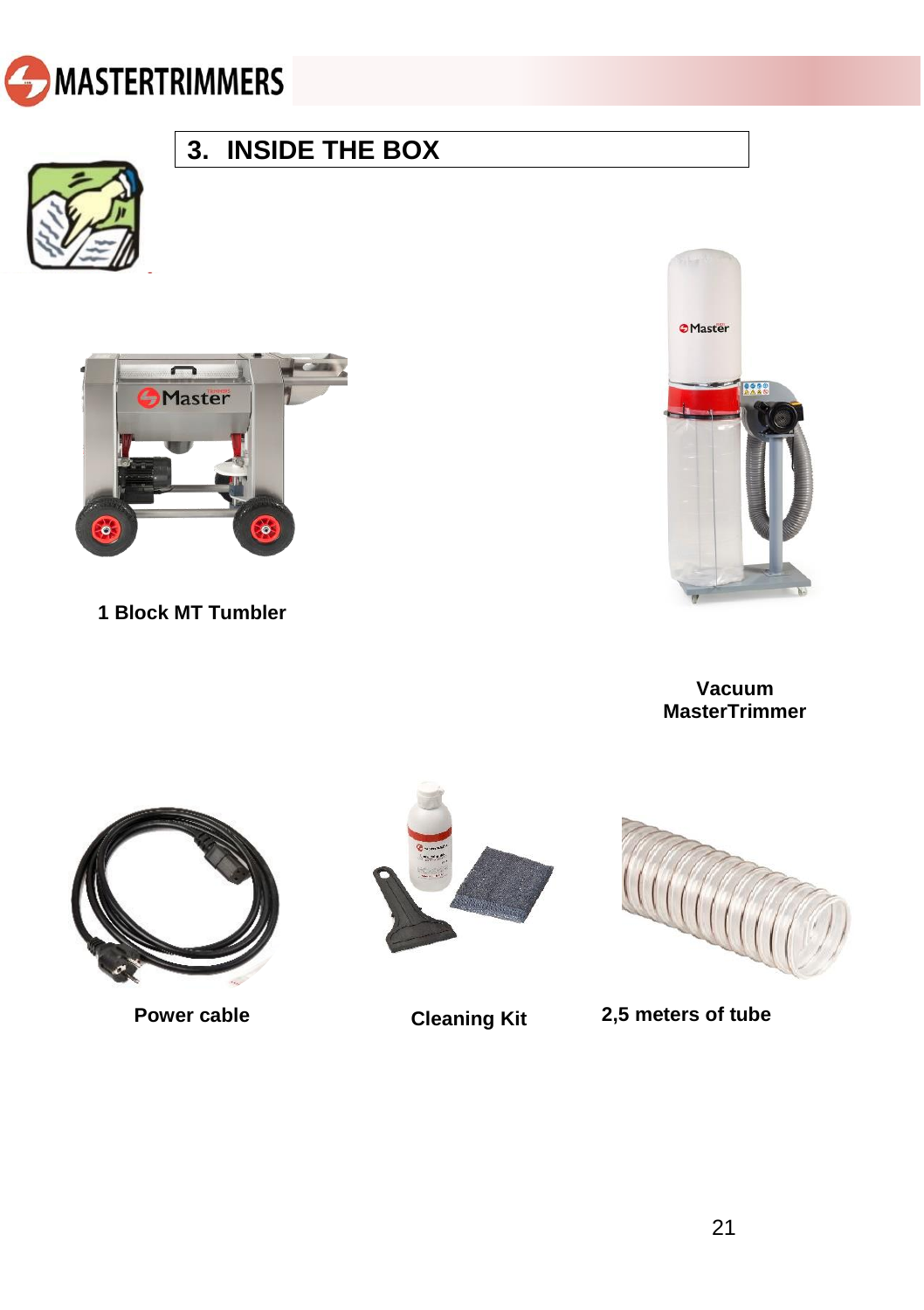<span id="page-4-0"></span>



### **4. BASIC SAFETY GUIDELINES**

The MASTERTRIMMER machines can only be used by individuals that have read and understood the respective instructions and maintenance manual.

The MASTERTRIMMER machines are built for a safe use in accordance with the level of technology.

However, if used in an incorrect manner it can result in various risks.

#### <span id="page-4-1"></span> $4.1.$ **Who can use the MASTERTRIMMER.**

The MASTERTRIMMER machine can only be used by an adult who has read and understood the instructions manual. The unit will have to be switched off for any unusual operation and that might affect the electrical installation, including; moving the machines, transporting the machine and maintenance (such as cleaning the machine).

In any case the machine has to be disconnected from the electrical power to ensure that it cannot switch on.



.

#### <span id="page-4-2"></span> $4.2$ **Reparing the MASTERTRIMMER**

Only a qualified MASTERTRIMMER worker can disassemble, repair and install new parts, in the case of the machine´s warranty period, only a MASTERTRIMMER employee can work on the machine without losing the warranty.

#### <span id="page-4-3"></span>4 3 **How to switch off the MASTERTRIMMER**

MASTERTRIMMER machines are switched off under any circumstances every time you press the switch on / off.

The detector of the grid has unique function of security, and CAN NOT be used to switch off the machine.

Before performing any maintenance on the machine you have to disconnect it from the main electricity supply.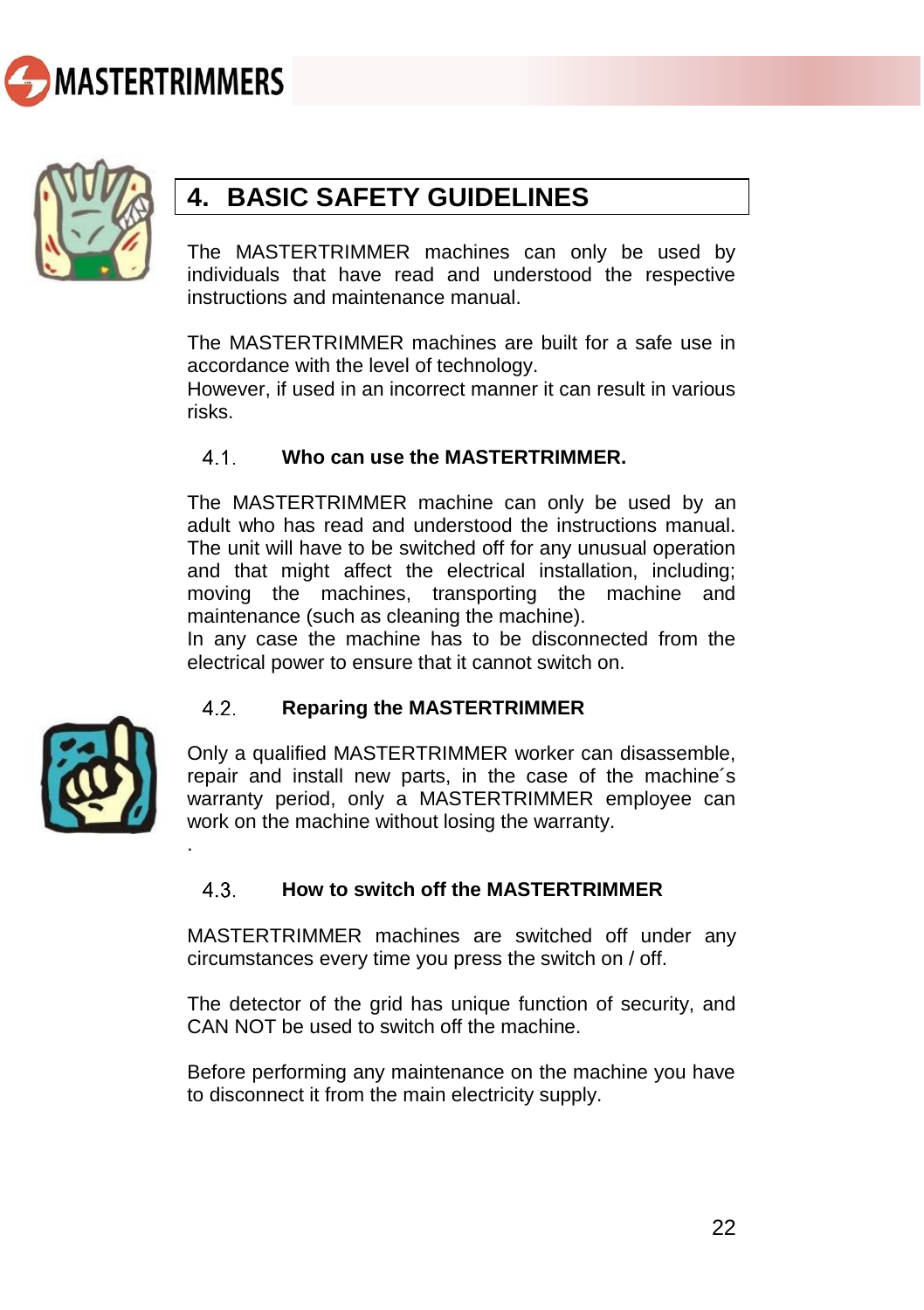



#### <span id="page-5-0"></span>44 **User´s safety.**

The material that is fed to the grid of the machine can only be either wet herbaceous and / or semi-woody plants. Otherwise the movement can cause damage to the machine and injury the user.

### **ALWAYS WEAR GLOVES AND SECURITY GOGGLES WHEN USING THE MACHINE AND AVOID LOOSE CLOTHING.**

- Keep hands and hard objects away from the blade.
- Do not look directly at the holes of the grids while the machine is working, as there are fragments that can shoot up and enter the eyes (always wear protective goggles).
- Only use the machine if it is in perfect condition, otherwise possible risks of injury to user can occur.
- Safety devices (switches, grid, racks ...) cannot be dismantled under any circumstances



### <span id="page-5-1"></span>**5. DISCLAIMERS**

Modifications of the MASTERTRIMMER machines without the permission of the producer are not allowed. The manufacturer disclaims any liability for canceling the warranty for any modified machines and disclaims any liability for failures and accidents that may result.

During the warranty period MASTERTRIMMER machines may only be disassembled and repaired by the manufacturer mechanics or its representatives.

The operator who uses the machine must ensure that the crushed material is removed regularly, failing to do so involves a total loss of warranty.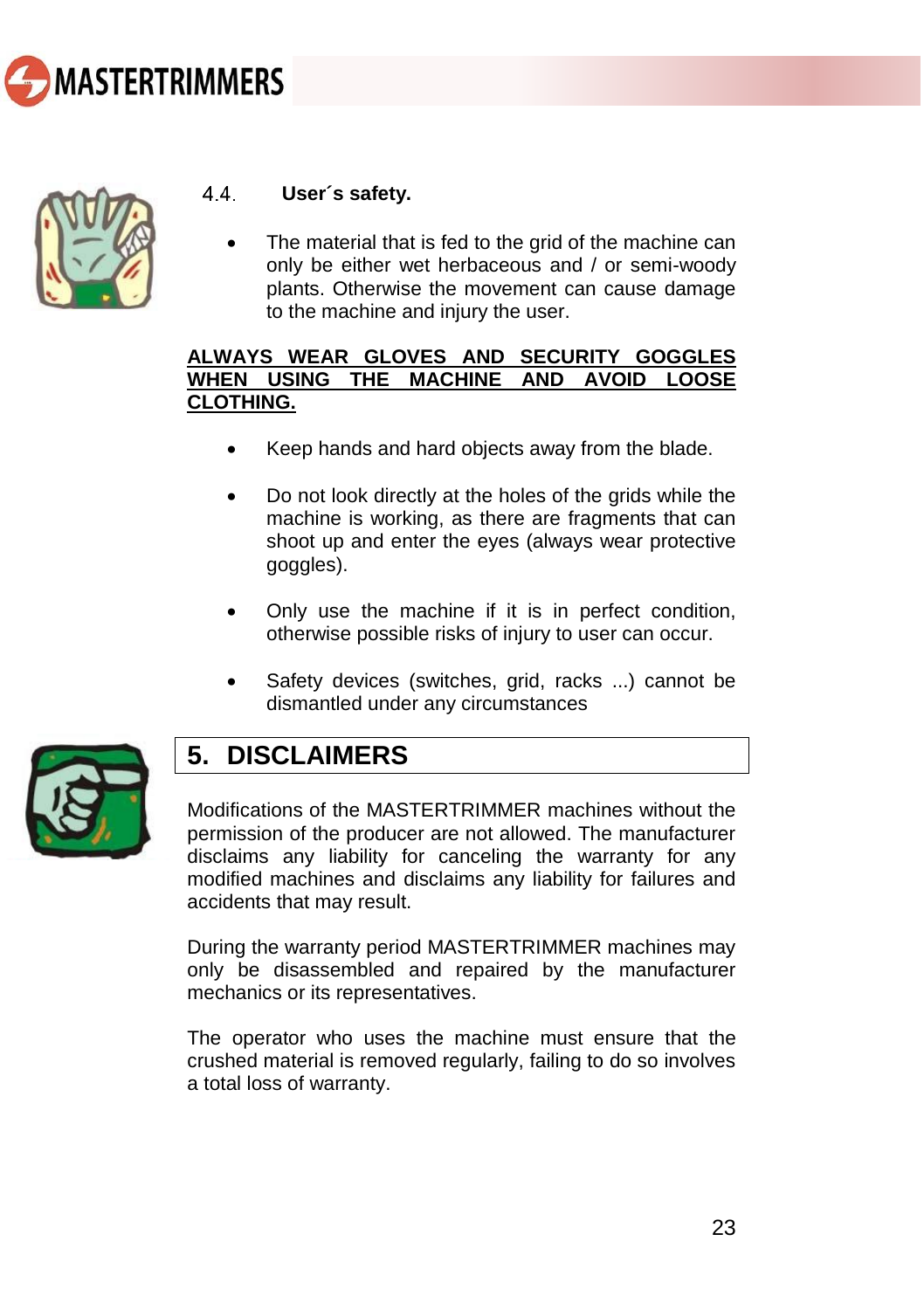<span id="page-6-1"></span>



### <span id="page-6-0"></span>**6. TRANSPORT**

The machine is transported in the boxes used by the manufacturer, in the position provided by the manufacturer.

Box 100x80x90cm. Weight: 90Kg



### **7. ELECTRICAL CONNECTION**

The electrical connection of the MASTER TRIMMER machine must be carried out by a 230V power supply.



### <span id="page-6-2"></span>**8. CONDITIONS OF USE**

MASTERTRIMMER machines are only suitable to use indoors and under no circumstances to be exposed to moisture or water. Particularly, the electrical system must always be dry.

### <span id="page-6-3"></span>**9. FUNCTION**

MASTERTRIMMER machines can be used with all types of herbaceous and / or semi-woody plants. All materials that are not of this nature cannot be processed.

MASTER TRIMMER distributes a cutting mechanism that cannot be altered by the consumer. If the grid is changed or cleaned, it is essential to comply the safety regulations that are provided. Section 4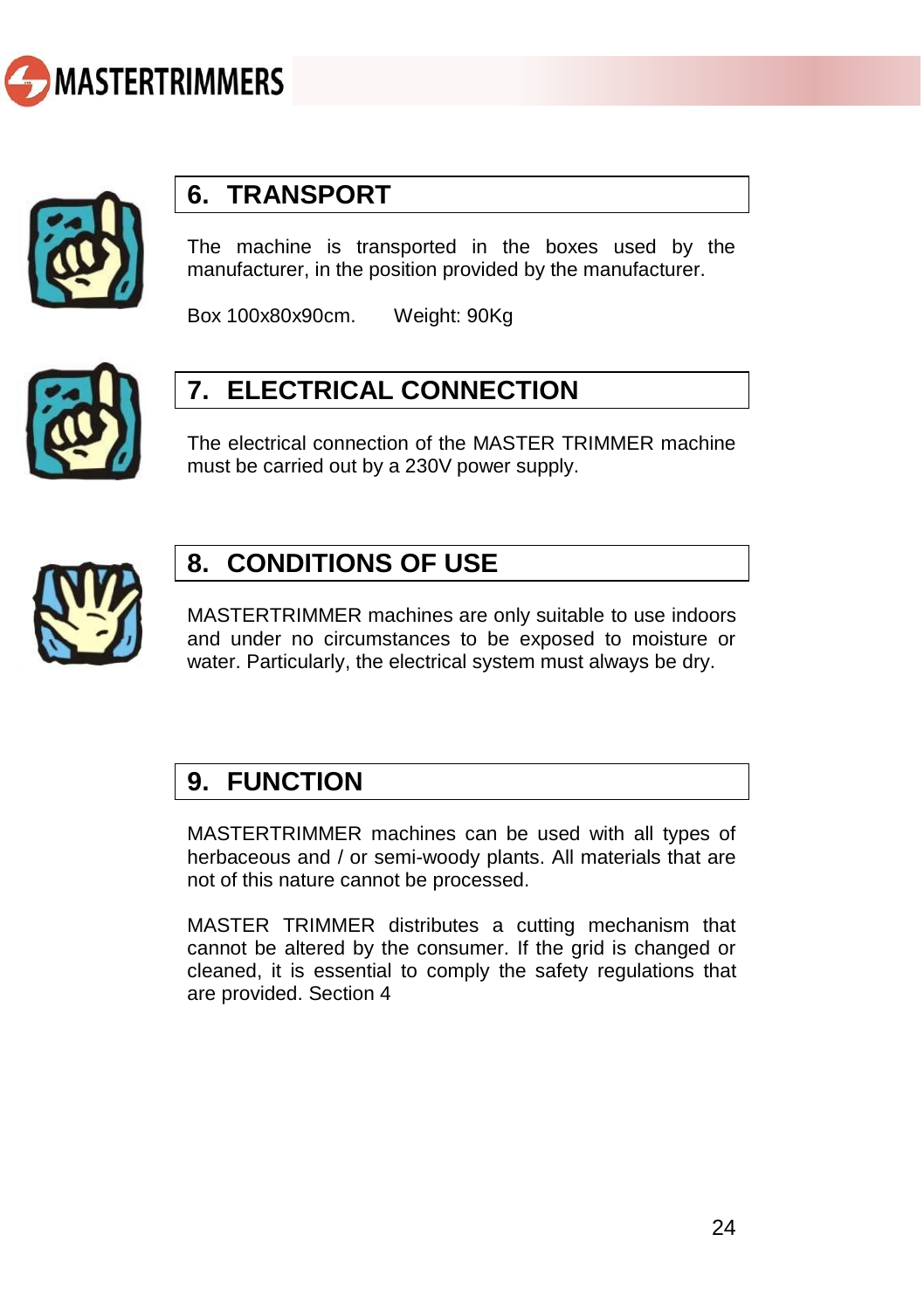

## <span id="page-7-0"></span>**10. ASSEMBLE THE MACHINE**

#### <span id="page-7-1"></span> $10.1$ **Assembling the machine.**

- Remove the machine of the pallet and place it in a flat surface.
- Mount the vacuum cleaner equipment (Manual at your disposal)
- Connect the vacuum cleaner equipment to the machine.
- Place the entrance hopper.
- Connect the machine and the vacuum cleaner to a power source. Now you can start working.

#### <span id="page-7-2"></span> $10.2$ **Assembling the vacuum cleaner. (Consult the manual of the vacuum cleaner)**

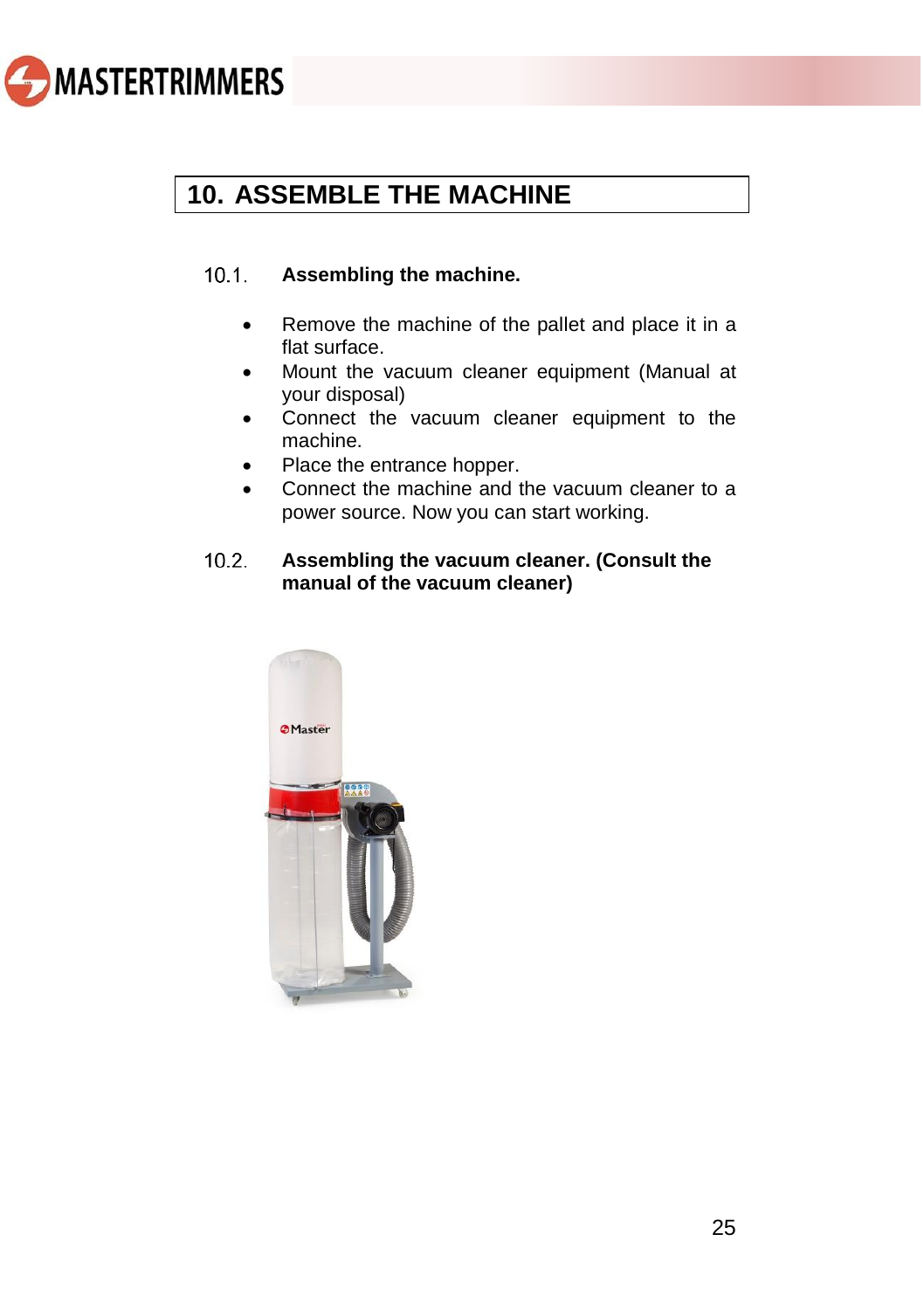

#### <span id="page-8-0"></span> $10.3.$ **Quick assembly of the machine.**





3. Place the long handles in the upper holes and collar the Allen screws



1.To open the lid, press and pull up. 2. To remove the lid, keep it tilted as the drawing indicates and pull it.



4. Place the short handles on the lower part and collar the Allen screws.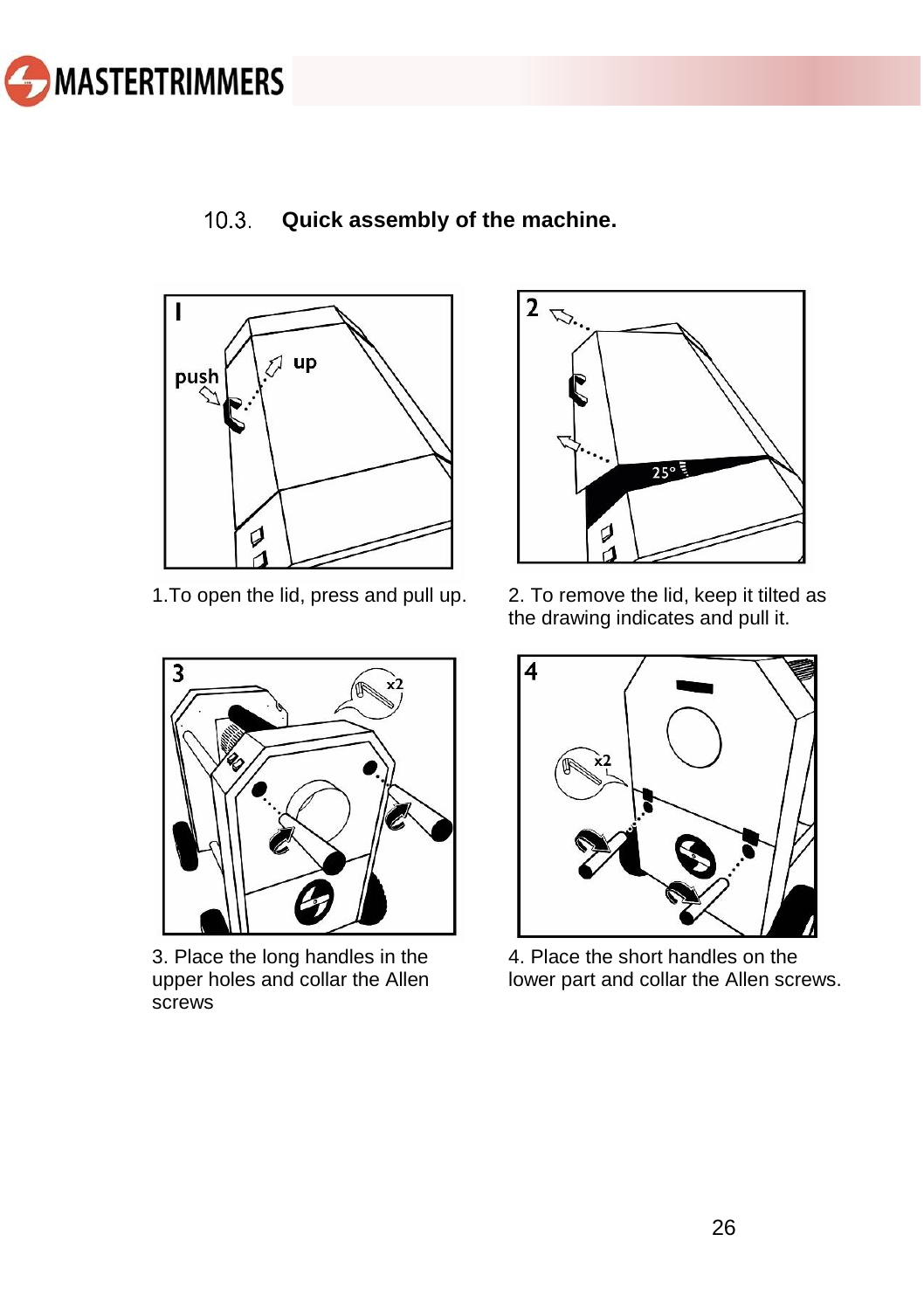



5. Place the entrance hopper with the positioners and supporting the Hopper on the handles.



6. Place the vacuum cleaner tube in the machine as indicated in the drawing.

#### <span id="page-9-0"></span> $10\,4$ **Controls to be carried out before connecting**

- Make sure that the top and side covers are securely closed.
- Make sure the vacuum tube is correctly placed..
- Make sure that the drum is correctly placed and the blades are tight.

#### <span id="page-9-1"></span> $10.5<sub>1</sub>$ **Connect the machine**

- Connect the machine to a power source
- Press the "ON" switch

#### <span id="page-9-2"></span> $10.6$ **Product Conditions**

The conditions of the material to work are very important. The MT Tumble has been designed to work the most varieties and it is capable of processing large quantities. Even thought, we must pay attention to the way of use of the machine and the conditions of the product.

The MT Tumbler has been designed to work with wet and dry flowers (11-15% moisture content). The included drum is for working with wet flowers. Ask us if you want to dry peel.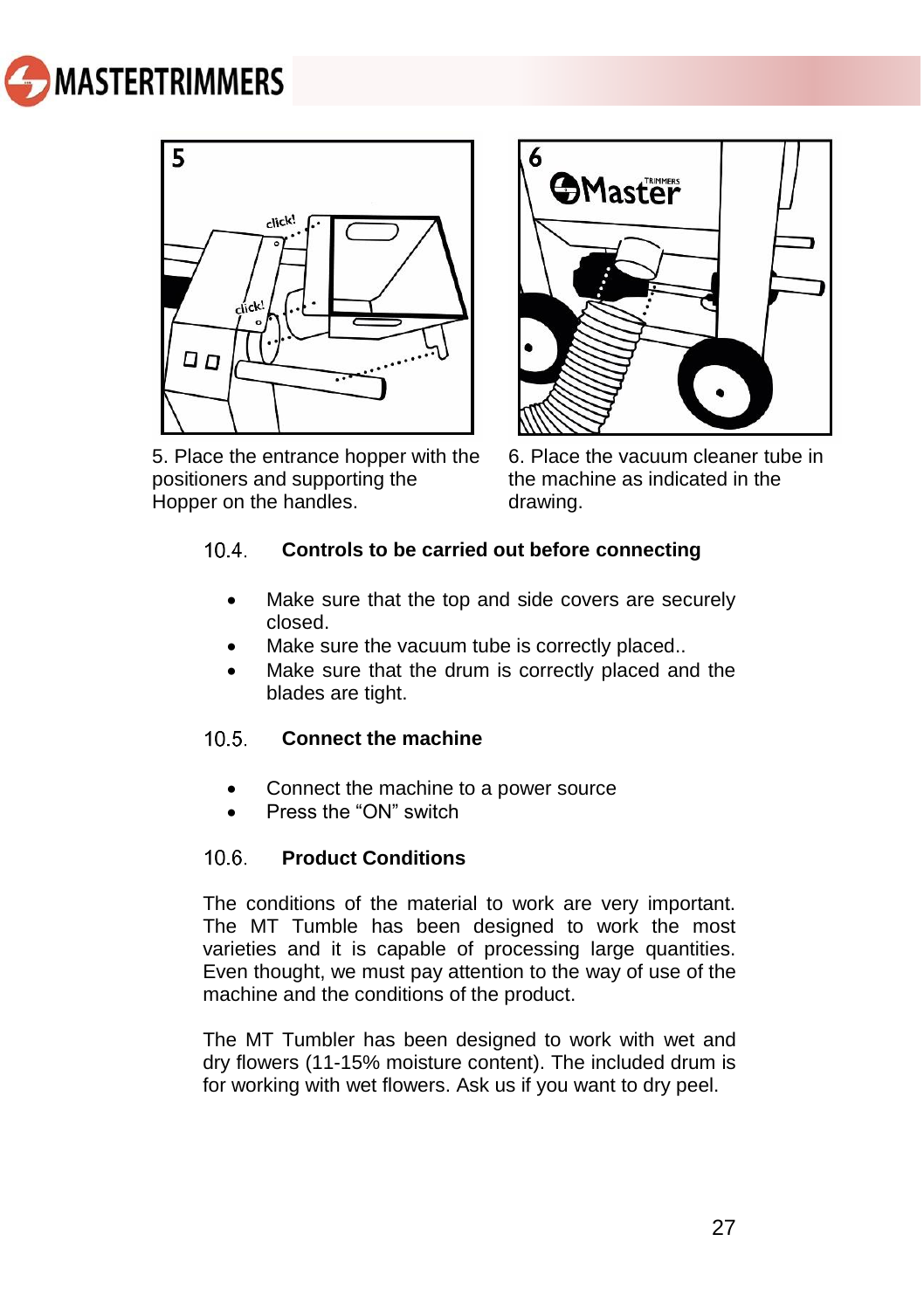

#### <span id="page-10-0"></span> $10.7$ **Preparation of the product**

Separe the flowers from the branches, without leaving branch stems with the flower.

When pelling in wet, it's recommended to remove the largest leaves before introducing material in the Tumbler. You can speed up the proccess by using our MT Standard machine.

The big leaves are often rolled with the flower, reducing the possibilities of the leaf of being cutt by the blade. Removing the excess of material will help you to achieve a final product of quality and increase the performance.

#### <span id="page-10-1"></span> $10.8$ **How to use the machine.**

Take into account several aspects:

- 1- The inclination
- 2- Load speed
- 3- The time of the flower in the drum.

The recomnendation is to install the machine on a flat Surface. With a charge time of approximately a handful of lowers every 30\* seconds and with a time in the drum of 30- 45 seconds.

When putting the new product in the machine, you'll notice that it pushes the flowers that are already inside the drum.

\* The loading time can vary depending on the conditions of your product.

#### <span id="page-10-2"></span> $10.9.$ **Quality Control**

Check the appearence of the flower when leaving the drum.

If the flower is not clean enough, it is usually because it hasn't been enough time in the drum. To improve the quality you should reduce the loading speed or reduce the inclination.

The ideal amount that the machine needs is half a drum.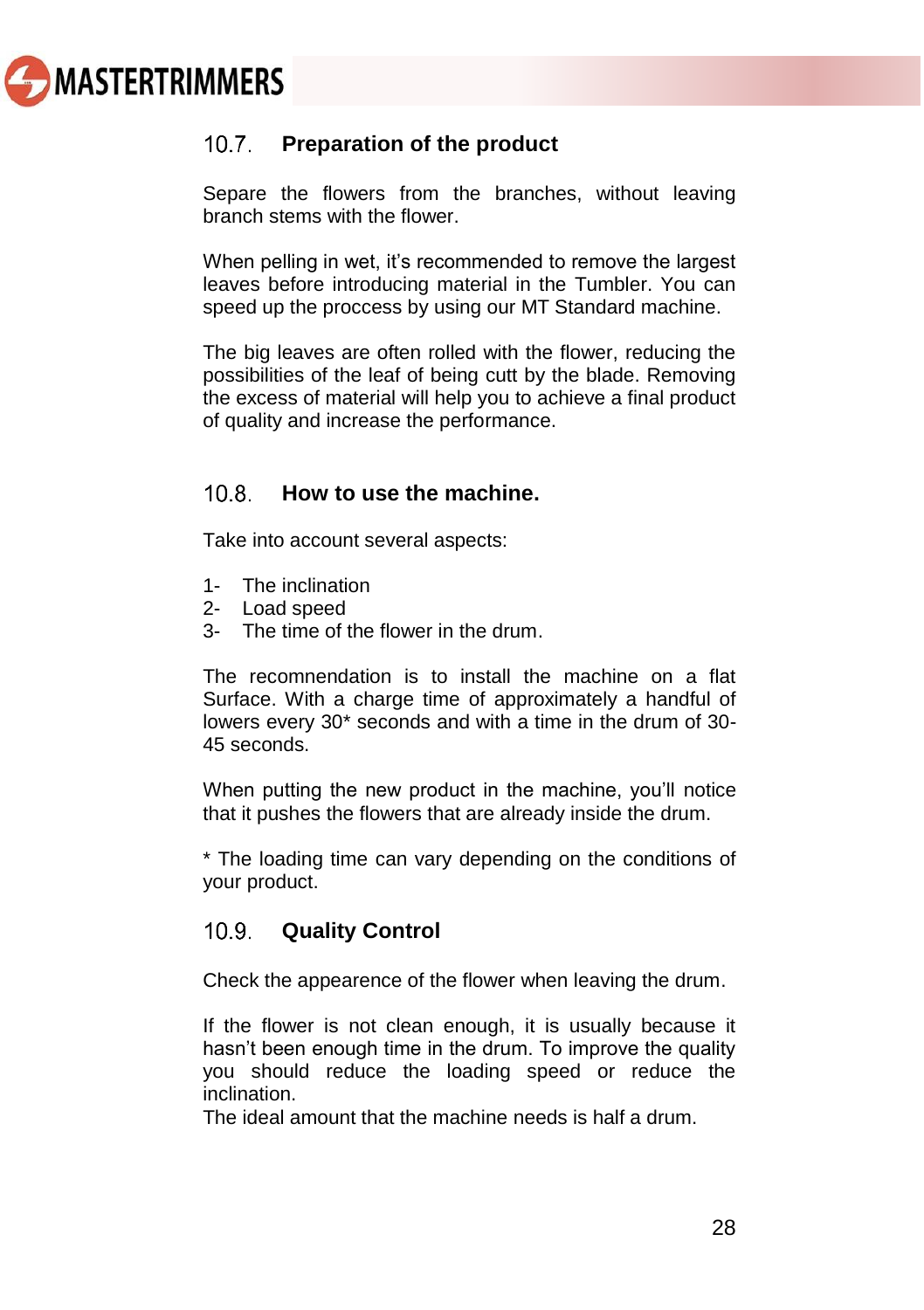<span id="page-11-0"></span>



### **11.MAINTENANCE**

#### <span id="page-11-1"></span> $11.1$ **Adjust the height of the blades**



1.Blades adjusters. It is already adjusted at the factor. If it is handled it is important to square the two adjusters equally.



2.In order to close the cutting height, turn the adjuster to the left. To move the cutting height away, turn right. You can use the "click" as a reference of the completed laps.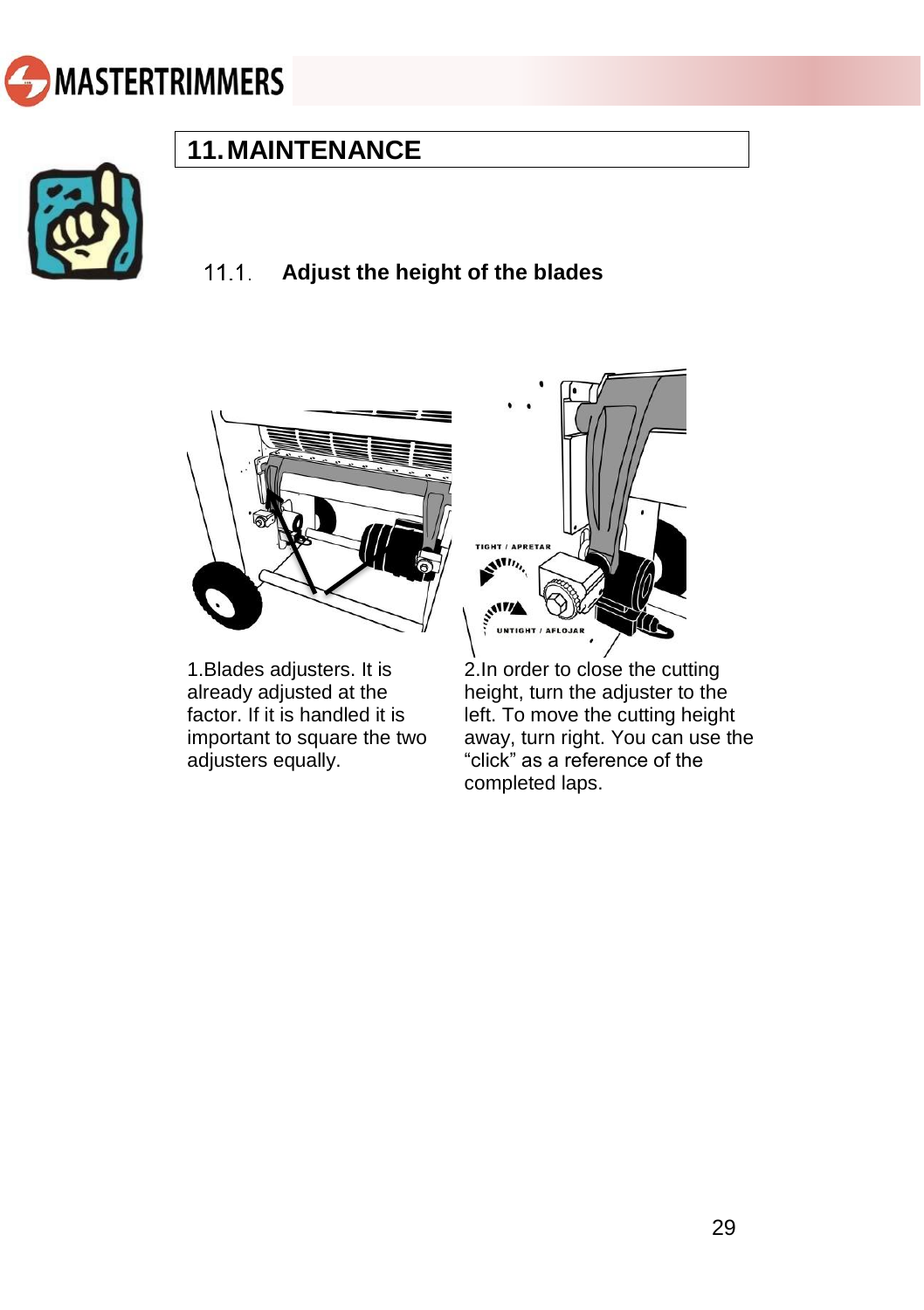

### **Take out the drum**



1.Remove the safety screw (1) Pull the handle (2)



2.Remove the drive belt by pulling it up



3.Once the drive belt is out, we can remove the drum by pulling it out.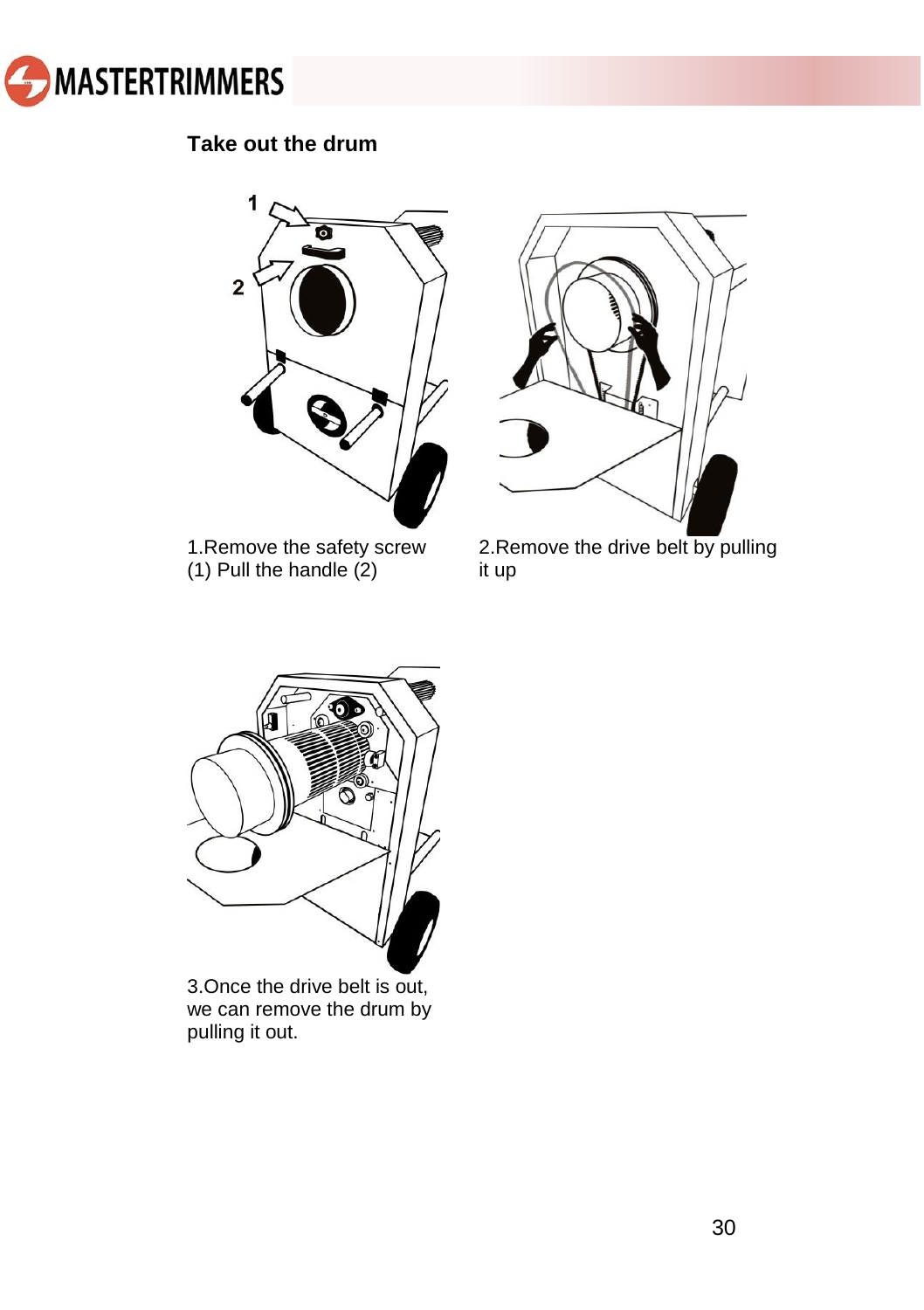<span id="page-13-2"></span>

#### <span id="page-13-0"></span> $11.2$ **Clean the blade and the grid**

- It is necessary to clean the blades and the drum frequently with Master Clean cleaning liquid.
- **Before manipulating the machine, disconnect the it from the power source.**
- Open the side cover, remove the strap by pulling it up and pull the drum towards you.
- Now you have Access to the blades to clean them.

### <span id="page-13-1"></span>**12.ELECTRICAL CIRCUIT**





### **13.WASTE DISPOSAL**

The waste disposal should be done in accordance to the national laws